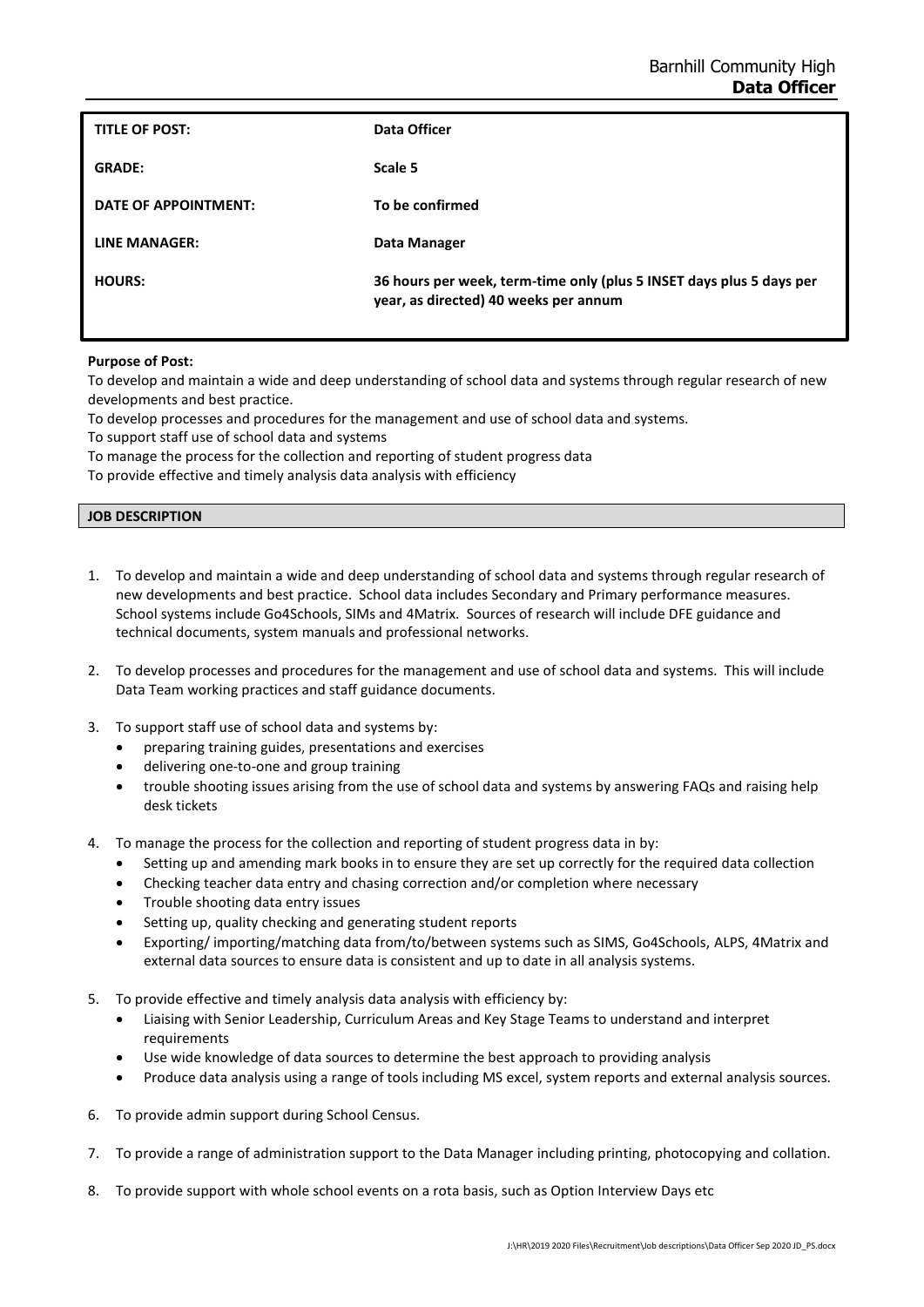- 9. To attend meetings as appropriate to the post.
- 10. To undertake other responsibilities within the department as directed by the Data Manager and as appropriate to the post.

Due to the evolving nature of the school structure all job descriptions may need to be adjusted, through consultation, to meet the needs of the school.

Barnhill Community High is committed to safeguarding and promoting the welfare of children and young people and expects all staff and volunteers to share this commitment.